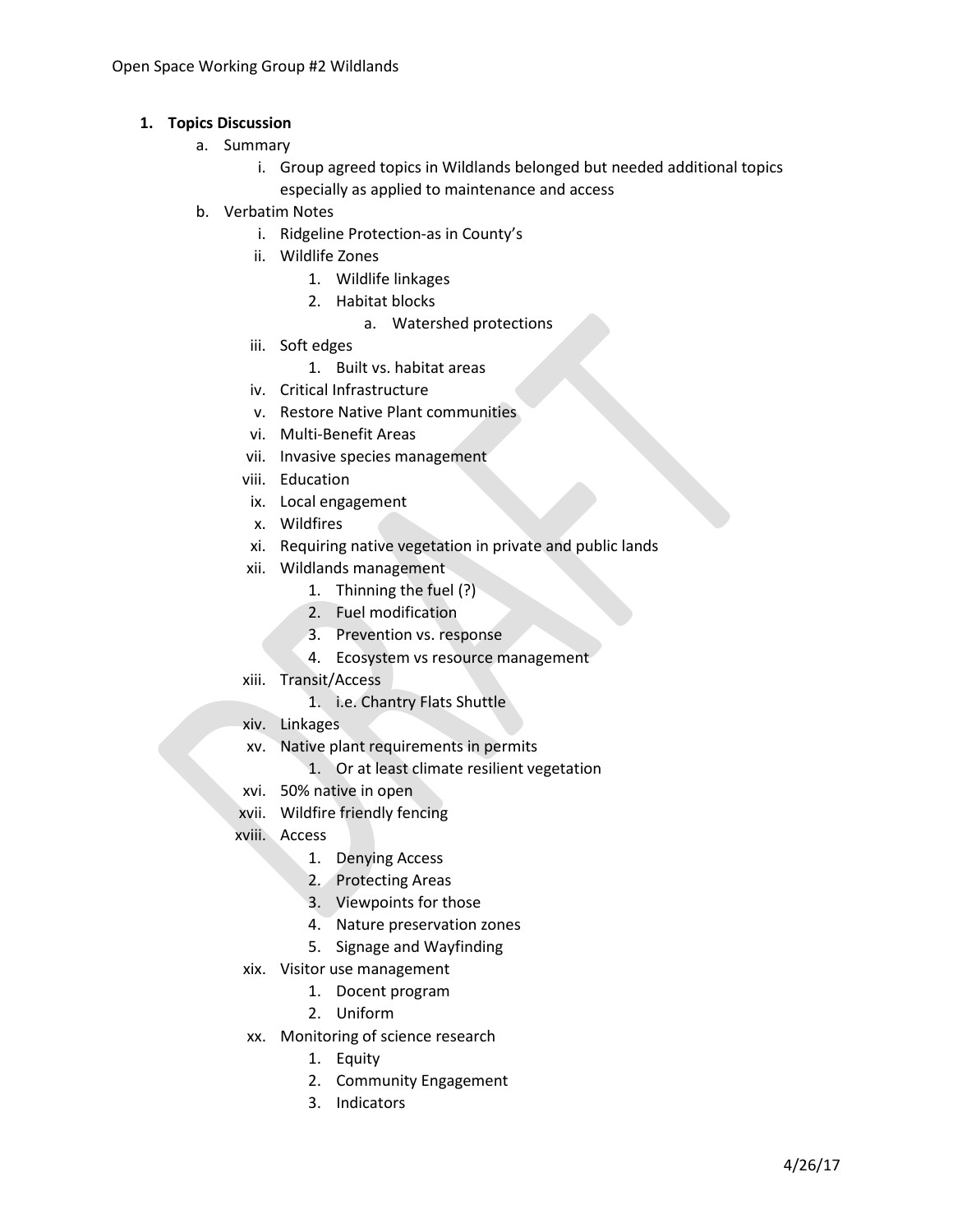4. Baseline health

## **2. Issue Discussion**

- a. Summary and Top 3 Issues
	- i. Definitely the biggest issue was encroaching urbanization. This applied to physical development (fences, etc) and social, over and improper use (staying off trails or depleting existing infrastructure/resources.
	- ii. Invasive plant species, non-native and non-drought tolerate species
- b. Verbatim Notes
	- i. Encroaching Urbanization
	- ii. Degrading Quality
		- 1. Heavy Use
		- 2. Lack of Education and Code of Conduct
		- 3. Lack of law enforcement
	- iii. Lack of Public Access
	- iv. Invasive Species
		- 1. Plants
		- 2. Poisons (insecticides, improper waste/use)
	- v. Lack of trails, viewing decks
		- 1. Improving infrastructure
	- vi. Infrastructure
		- 1. Signs, Wayfinding
			- a. Where to go, where not to go
			- b. Barriers with plants/rails
	- vii. Visitor use management
		- 1. Accessibility
		- 2. Docent Program
	- viii. Education & Awareness
		- 1. Local engagement
	- ix. Framing Equity of OS Resources
		- 1. Benefits of Nature Beyond Restoration
	- x. Critical infrastructure

## **3. Trends Discussion**

- a. Summary and Top 3 Issues
	- i. Group felt many of the trends could be combined (see notes). Other trends including innovative transit solutions (like shuttle to Chantry Flats) and rodenticide alternatives
- b. Verbatim Notes
	- i. Combining Issues 2, 3, and 8
		- 1. 1 & 4
		- 2. 5 & 6
	- ii. Education
	- iii. Rodenticide Agents and Alternatives
	- iv. Incentivizing private land management
	- v. Transit
	- vi. Prohibit sale of invasive